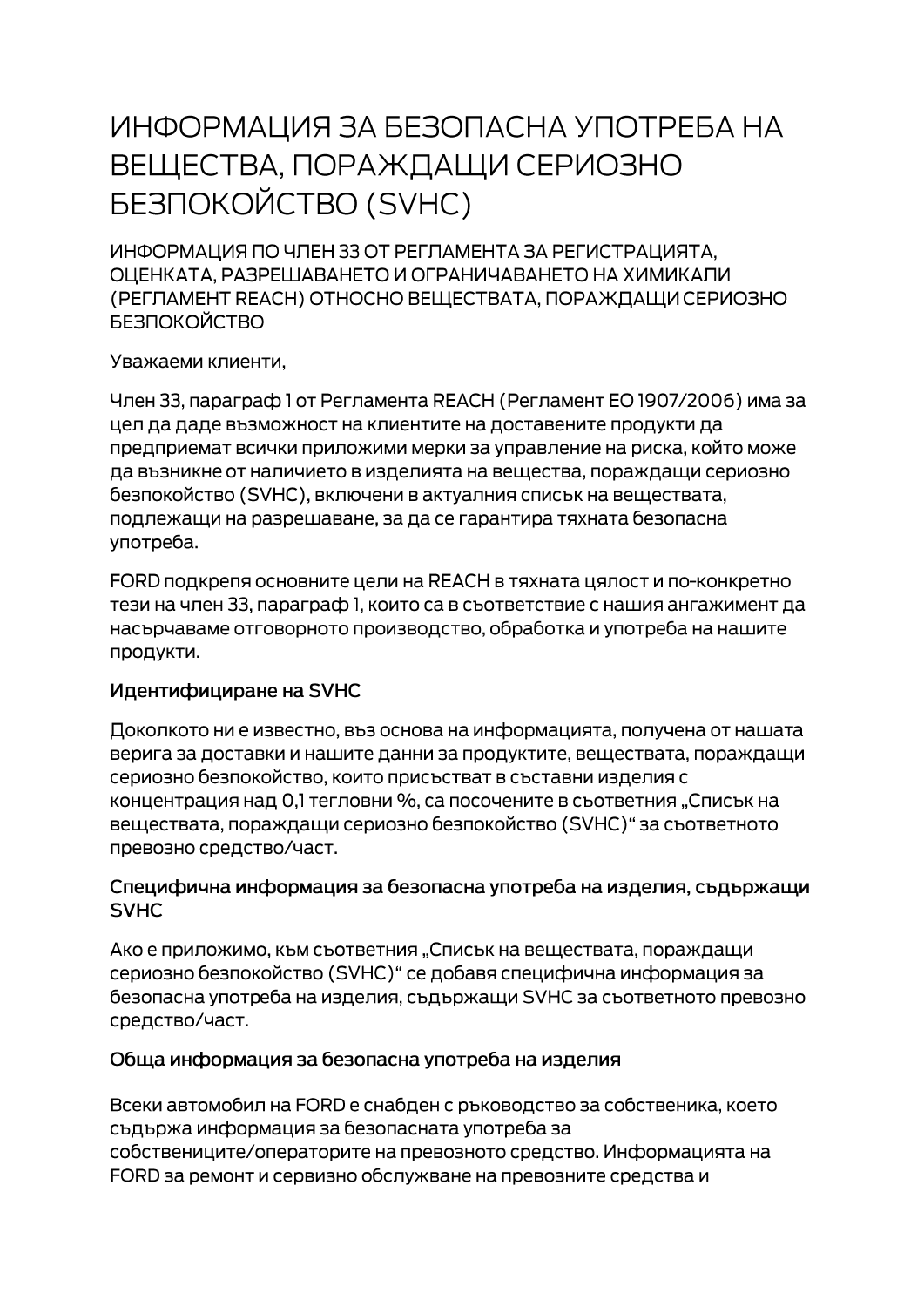оригиналните части обхваща и информация за безопасната употреба от страна на техническия персонал.

Когато се съдържат в части от превозното средство, посочените вещества в съответния "Списък на веществата, пораждащи сериозно безпокойство (SVHC)" за конкретния автомобил/част са включени така, че да се сведе до миниум евентуалното излагане на клиентите на съответното вещество, като опасността за хората или околната среда може да бъде изключена, докато автомобилът и неговите части се използват по предназначение и докато всички ремонти, сервизно обслужване и поддръжка се извършват в съответствие с техническите инструкции за тези дейности и стандартните добри практики в бранша.

Излезлите от употреба превозни средства могат да бъдат изхвърляни законно в Европейския съюз само чрез предаването им в оторизирани сьоръжения за третиране (АТЕ). Автомобилните части трябва да се изхвърлят в съответствие с приложимото местно законодателство и насоки на местните органи.

## Модел: Ford Courier

Списък на веществата, пораждащи сериозно безпокойство (SVHC) въз основа на Списъка на ЕСНА на веществата, подлежащи на разрешаване, към 1 януари 2022 г.

### Специфична информация за безопасна употреба на изделия, съдържащи SVHC

Не се изисква специфична информация за безопасна употреба – спазвайте Общата информация за безопасна употреба на изделията.

| <b>Commodity</b>                                    | <b>REACH SVHCs</b>                            |
|-----------------------------------------------------|-----------------------------------------------|
| <b>A/C Compressor</b>                               | Lead[7439-92-1]                               |
| A/C Lines, Receiver Drier and<br><b>Accumulator</b> | Lead[7439-92-1]                               |
| <b>ABS/ESC Module</b>                               | Imidazolidine-2-thione[96-45-7]               |
|                                                     | Lead[7439-92-1]                               |
| <b>Accessories</b>                                  | 1,2-Dimethoxyethane[110-71-4]                 |
|                                                     | Hexahydromethylphthalic-anhydride[25550-51-0] |
|                                                     | Lead[7439-92-1]                               |
| <b>Active and Air Suspension</b>                    | Lead[7439-92-1]                               |
| Air Bag Module- Pass Side                           | Refractory ceramic fibres[142844-00-6]        |
| AIS - Air Cleaner and Low Pressure<br><b>Ducts</b>  | Lead[7439-92-1]                               |
| <b>AIS - High Pressure Ducts</b>                    | Imidazolidine-2-thione[96-45-7]               |
|                                                     | Lead[7439-92-1]                               |
| <b>Alternator</b>                                   | 4,4'-Isopropylidenediphenol[80-05-7]          |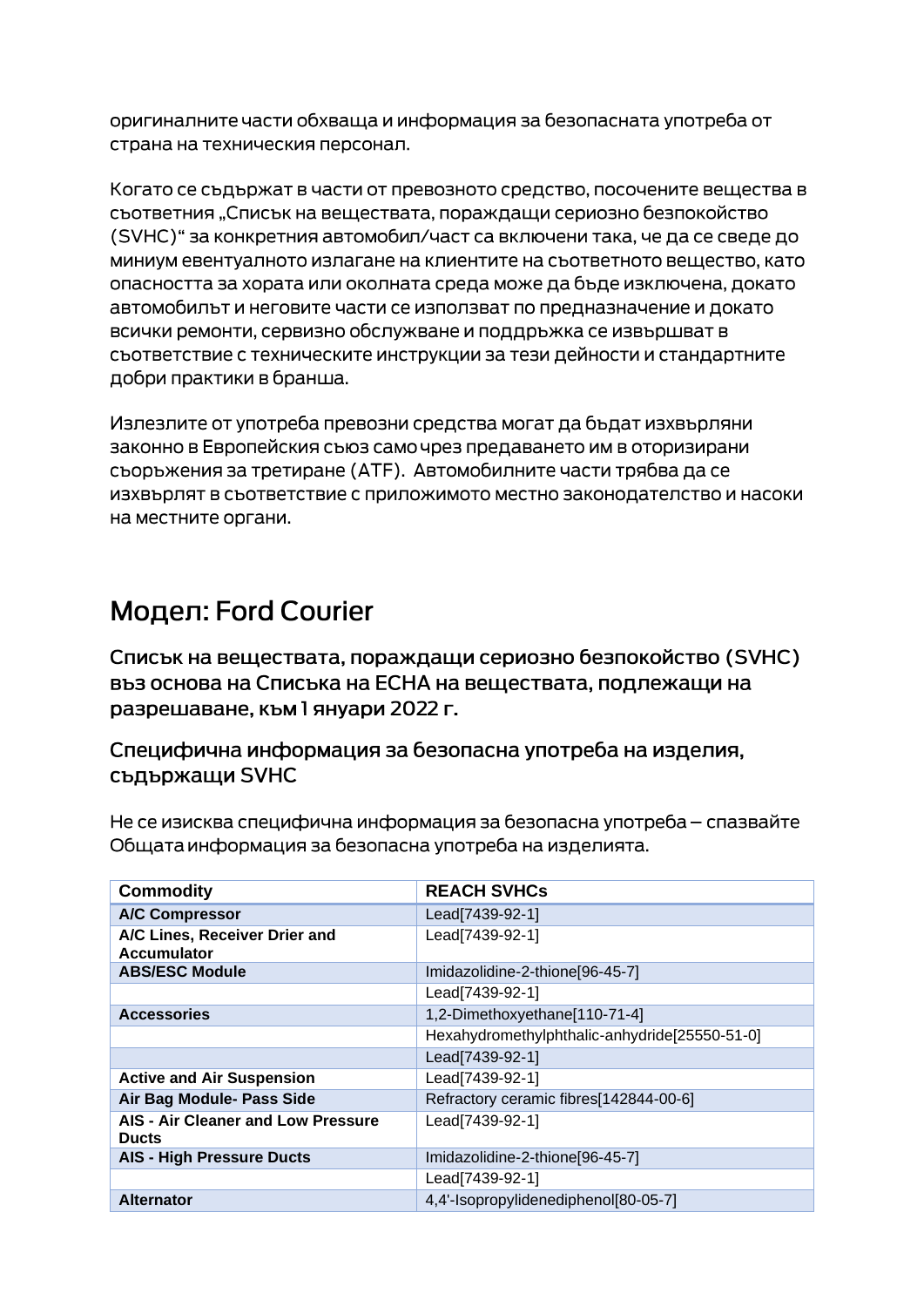|                                                                         | Lead[7439-92-1]                                        |
|-------------------------------------------------------------------------|--------------------------------------------------------|
| <b>Antenna</b>                                                          | Lead[7439-92-1]                                        |
| <b>Audio and Navigation Head Units</b>                                  | Lead[7439-92-1]                                        |
| <b>Battery</b>                                                          | Lead[7439-92-1]                                        |
| <b>Body Structure - Decklid/Liftgate (incl</b><br>Hinge/Supt)           | Lead[7439-92-1]                                        |
| <b>Body Structure - Floor Pan - Front</b><br><b>Floor and Side Sill</b> | Lead[7439-92-1]                                        |
| <b>Brake - Parking</b>                                                  | 2,4-Di-tert-butyl-6-(5-chlorobenzotriazol-2-           |
|                                                                         | yl)phenol[3864-99-1]                                   |
|                                                                         | Lead[7439-92-1]                                        |
| <b>Brake Tubes and Hoses</b>                                            | Lead[7439-92-1]                                        |
| <b>Brakes - Caliper &amp; Anchor Brkt Assy</b><br>(Front, Rear)         | Lead[7439-92-1]                                        |
| <b>Brakes - Drum (Front/Rear)</b>                                       | Lead[7439-92-1]                                        |
| <b>Bulk Materials (PMT100)</b>                                          | 1-Methyl-2-pyrrolidone[872-50-4]                       |
| <b>EDS Wiring Assembly &amp; Components</b>                             | Dioctyltin dilaurate[3648-18-8]                        |
|                                                                         | Lead[7439-92-1]                                        |
| <b>EGR System (Gas/Diesel)</b>                                          | Lead[7439-92-1]                                        |
| <b>Electro/Mechanical Devices</b>                                       | Lead[7439-92-1]                                        |
| <b>Electro/Mechanical Devices -</b><br><b>Reception</b>                 | Lead[7439-92-1]                                        |
| <b>Electronic Modules - Displays</b>                                    | Lead[7439-92-1]                                        |
| <b>Electronic Modules - Door Zone</b>                                   | Lead[7439-92-1]                                        |
| <b>Electronic Modules - Power Sliding</b><br><b>Door</b>                | Lead[7439-92-1]                                        |
| <b>Electronic Modules - SYNC</b>                                        | 2-Methylimidazole[693-98-1]                            |
| <b>Engine Covers and Badges</b>                                         | Lead[7439-92-1]                                        |
| <b>Engine Sealing (Including head</b><br>gaskets)                       | Lead[7439-92-1]                                        |
| <b>Engine Water Pumps</b>                                               | Lead[7439-92-1]                                        |
| <b>Evaporator and Blower Assemby</b><br>(HVAC Module)                   | Lead[7439-92-1]                                        |
| <b>FEAD</b>                                                             | Lead[7439-92-1]                                        |
| <b>Fixed Glass</b>                                                      | Lead[7439-92-1]                                        |
| <b>Front / Rear Door Trim</b>                                           | C,C'-azodi(formamide)[123-77-3]                        |
|                                                                         | Octamethylcyclotetrasiloxane[556-67-2]                 |
| <b>Fuel Canister Assembly</b>                                           | Lead[7439-92-1]                                        |
| <b>Fuel Filler Pipes</b>                                                | Imidazolidine-2-thione[96-45-7]                        |
| <b>Fuel Injection</b>                                                   | Imidazolidine-2-thione[96-45-7]                        |
| <b>Fuel Lines</b>                                                       | Lead[7439-92-1]                                        |
| <b>Fuel Tanks</b>                                                       | Lead[7439-92-1]                                        |
| <b>GOR and Radiator Support</b>                                         | Lead[7439-92-1]                                        |
| <b>Headlamp / Side Marker</b>                                           | Lead[7439-92-1]                                        |
| I/S Mirror                                                              | Lead[7439-92-1]                                        |
| <b>Instrument Cluster</b>                                               | Lead[7439-92-1]                                        |
| <b>Interior Lighting</b>                                                | Lead[7439-92-1]                                        |
| <b>IP Finish Panels/Registers</b>                                       | Boric acid[10043-35-3]                                 |
| <b>IP Substrate and Ducts</b>                                           | 6,6'-Di-tert-butyl-2,2'-methylenedi-p-cresol[119-47-1] |
| Latches - Hood, Decklid and Liftgate<br><b>Latches</b>                  | Lead[7439-92-1]                                        |
| Latches - Side Door/Latch Mini Module                                   | Lead[7439-92-1]                                        |
| <b>Locks</b>                                                            | Hexahydromethylphthalic-anhydride[25550-51-0]          |
|                                                                         | Lead[7439-92-1]                                        |